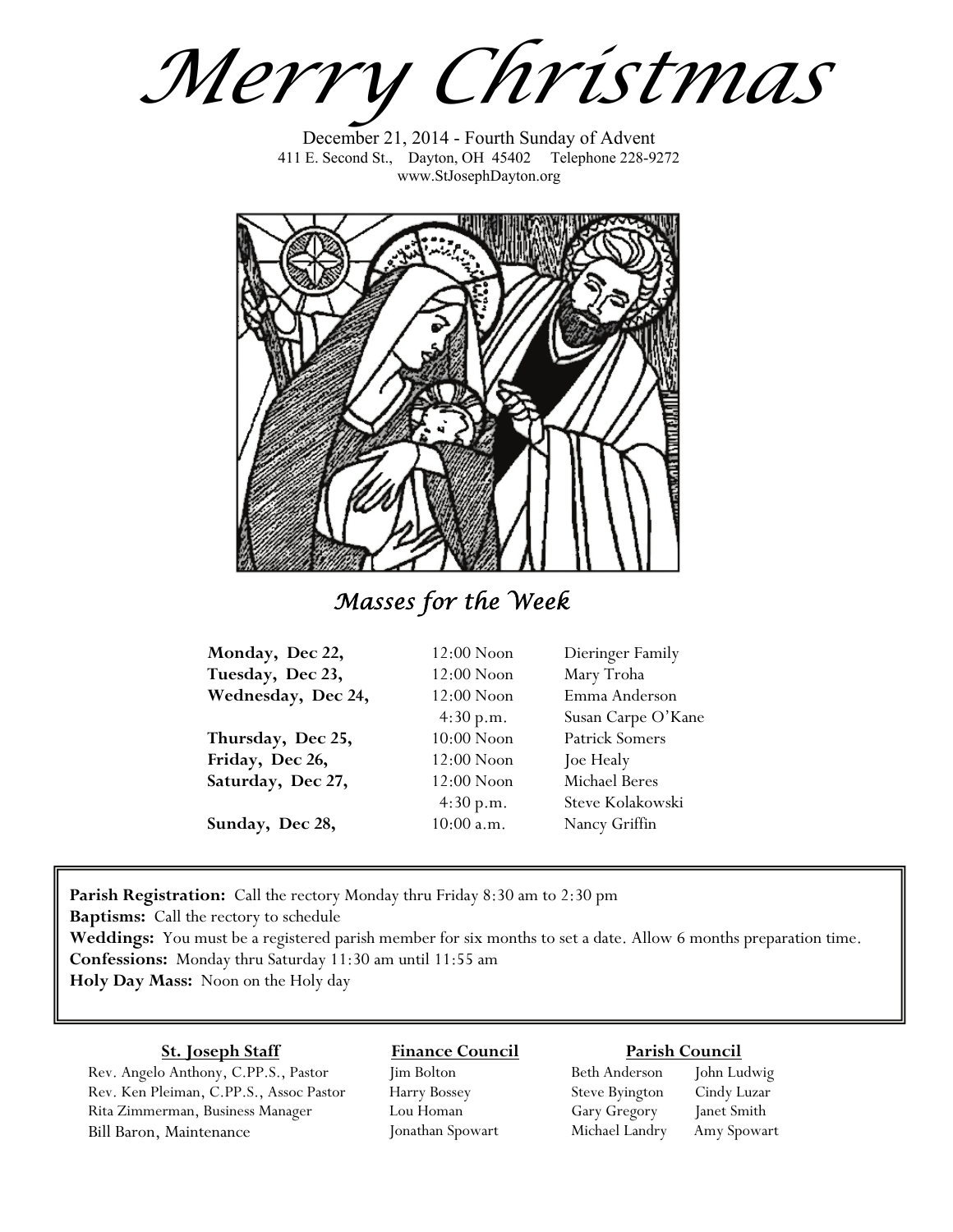*Merry Christmas* 

### *Christmas Decorations*

It's time to get out the trees and garland to make our church even more beautiful for the Christmas season. Please plan to come and help decorate the church on Sunday, December 21st at 2:00pm. All our welcome!

## *Confession Schedule*

December 22nd 11:00 AM St. Joseph Church December 22nd 6:30 PM Emmanuel Church December 23rd 11:00 AM St. Joseph Church

## *Mass Schedule for the Solemnity of Christmas*

### **December 24th**

 4:30 PM Mass at St. Joseph Church 5:00 PM Mass at Holy Trinity Church 5:15 PM Mass at Emmanuel Church 10:00 PM Mass at Emmanuel Church 12:00 Midnight Mass at Holy Trinity Church

#### **December 25th**

 9:00 AM Mass at Holy Trinity Church 10:00 AM Mass at St. Joseph Church 10:30 AM Mass at Emmanuel Church

# *The Mass schedule for the Solemnity of Mary, Mother of God*

### **December 31st**

4:30 PM Mass at St. Joseph 5:15 PM Mass at Emmanuel 6:00 PM Mass at Holy Trinity

### **January 1, 2015**

10:00 AM Mass at St. Joseph 10:30 AM Mass at Emmanuel



### *Christmas Dinner Prayer*

God of all gifts, we thank you for the many ways you have blessed us this day. We are grateful each of those who are gathered around this table. We ask you to bless us and our food and to bless those we love who are not with us today. In our gratitude and love, we remember your humble birth into our lives and pray for those who do not have enough to eat. We remember the stable in which you were born and pray for those who have no place to live. We remember your challenging message of caring and giving and we pray for peace in families and nations throughout the world. We bless you and give you thanks in your Spirit who brings our hearts to life on Christmas Day and forever. *(Prayer from "A Catholic Moment")* 

# *Financial Information*

Collection for December 14th \$8690.00 Charity \$172.00

**Thank You!** 

## *Prayer List*

 *Please keep the following people in your prayers. Please call the rectory if you would like someone added to the prayer list.* 

*Dick Antolini Gene Austin Patricia Bornhorst Greg Bowers Susan Busch Pamela Cabrera Fran & Al Dabrowski Joyce Craig Nancy Dolan George Dopf Rachel Dudley Earl Evans Jr Mary Fiste Joseph Franchina Darrel Francis Gail Gaeth Richard Gill Jim Hanerty* 

*Dan Hartke Bennett Hart Marie Henry Brittany Keirns Randy Kramer Bill Lauber Chris Luehrs Lindsey Luehrs Milo Nickles Joe Moretto Robert Morris Anna Pole Stephanie Potter Isaiah Ramsey Tony Riggs Gerry Slattery Ed Sullivan Betty Wenzel*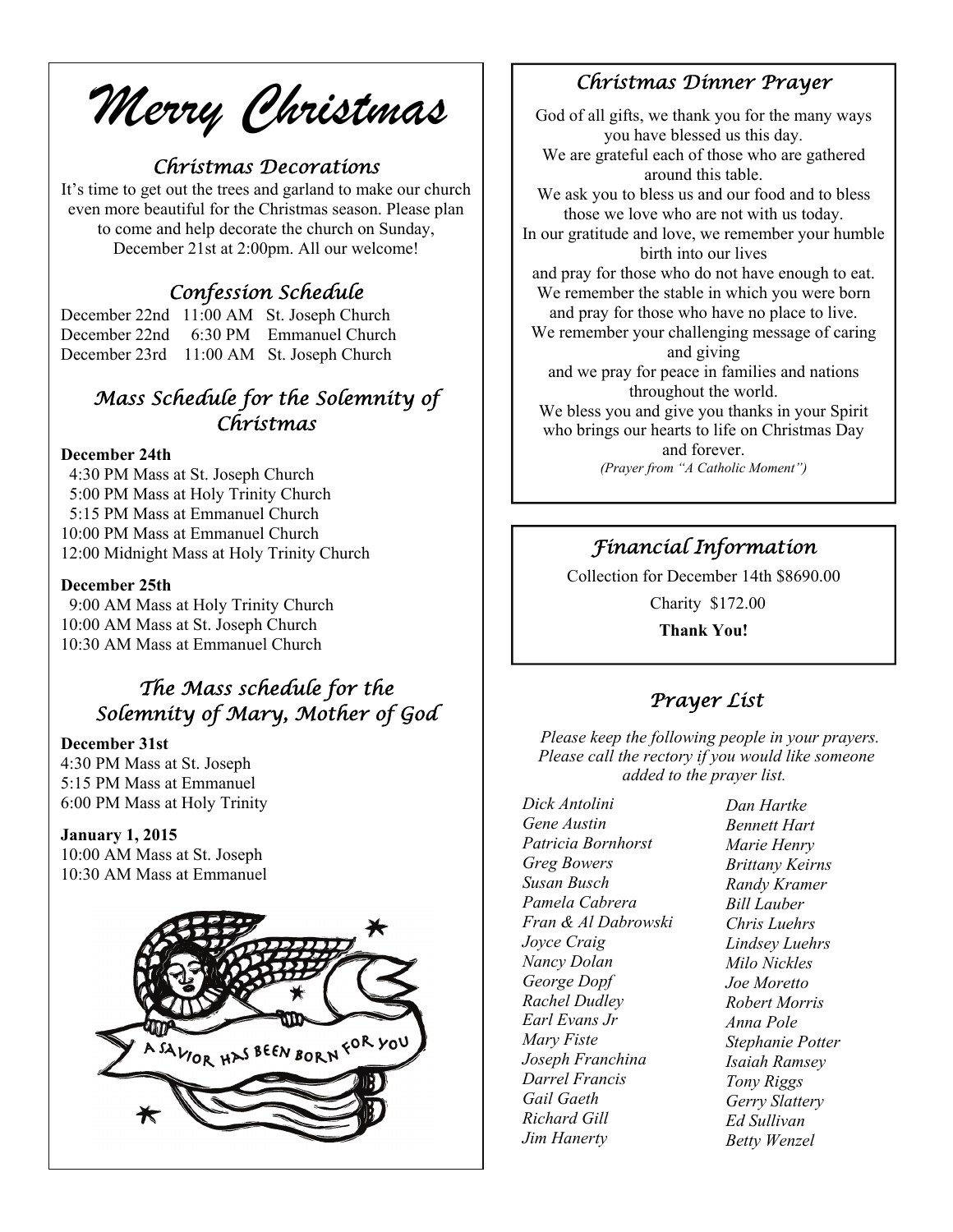# *Pastor's Corner*

 This Advent season we have been on a journey to deepen our longing for Christ, Our Savior. In the first week we heard the call to be watchful and alert, to recognize the hand of God at work in our lives. The Second week of Advent called us to live justly. Each of us is to be about the work of building a new earth which will have its foundation in justice. Here the scripture readings focused upon several strong images of reversal: the crooked made straight, valleys filled in and the call of John the Baptist to live in simplicity. In week three we heard the call to rejoice and to point the way to Christ the true Light of the world. The fourth week of Advent helps us to appreciate the faithfulness of God's covenant of love revealed through the ages and brought to fulfillment in Christ.

As we make our journey in faith this Advent season we are not just remembering the birth of Christ but we are also anticipating and preparing for the second coming of Christ at the end of time. "The Word became flesh and dwelt among us." This statement of faith celebrates the truth that God made a home within the womb of the Blessed Virgin Mary and He seeks to make a home in each of our hearts. Through the waters of baptism we become children of God and temples of God's Spirit. As we grow in faith and maturity we come to see that there is a difference between a house and a home. A house is a structure, a



building that offers shelter and protection while a home speaks of belonging, where hearts are nurtured and relationships are forged.

In our first reading King David looks at his palace-house and is embarrassed because the Ark of the Covenant, God's dwelling on earth, was kept in a tent. King David wants to build a suitable house for God. Through the prophet Nathan God reminds David that He doesn't need a house in which to live; no earthly structure can contain God. Sometimes, like David, we want to contain God and tell Him how things ought to be. God always avoids being confined by human terms and our faith tradition reminds us that God often works in ways we least expect.

In today's gospel we hear of the angel coming to the house of Mary to make a home for God's son. God had already prepared her to be a temple of the Word Made Flesh by creating her without original sin. Just as the presence of God in the Ark of the Covenant was carried about in a tent, God would continue to be movable by making His home in the womb of Mary.

As we are preparing our earthly houses of wood, brick and vinyl into homes of welcome, warmth and love this Christmas season God's Word is reminding us of the importance of making room in our hearts for Jesus. In the Christmas story God uses the empty womb of Mary, the empty stable of Bethlehem and the empty world sitting in darkness as His dwelling place. In these final days before Christmas we are called to empty our hearts of any baggage or clutter or agendas that would create an environment where God would not be able to dwell. God does not desire to be confined to a building. Rather, God desires to dwell within us and among us in a covenant of love. He has shown us how near he seeks to be with us through the gift of the incarnation we celebrate at Christmas. Lord, come make your home in us!

Have a Blessed Christmas! From Fr. Angelo, Fr. Ken and the Parish Staff